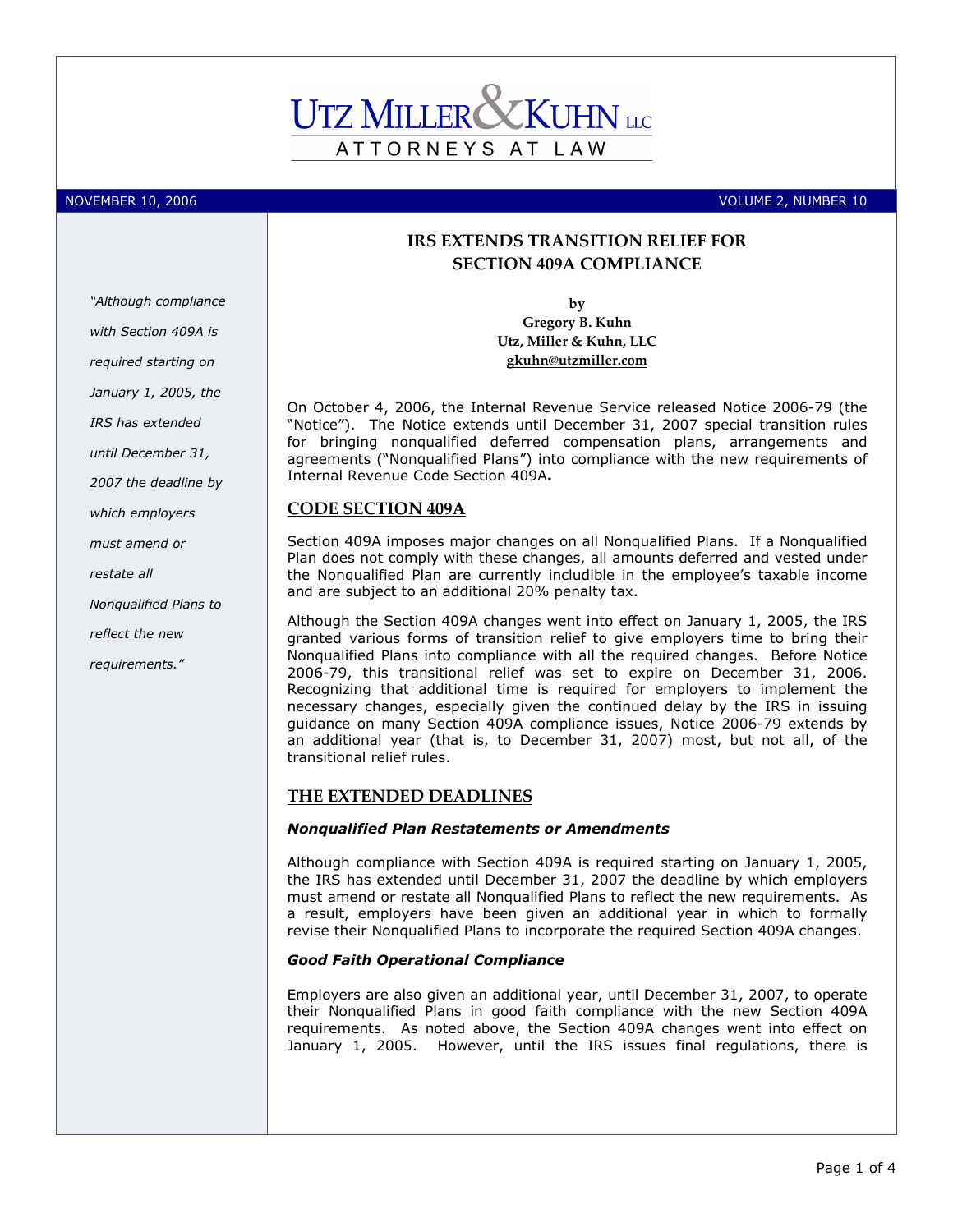". . . Notice 2006-79 extends until December 31, 2007 special transition rules that allow employees to make or change Nonqualified Plan payment elections for all deferred compensation earned prior to January 1, 2008."

Utz, Miller & Kuhn, LLC 7285 West 132nd St. Suite 320 Overland Park, KS 66213

Phone: 913.685.0970 Fax: 913.685.1281

Gregory B. Kuhn gkuhn@utzmiller.com Phone: 913.685.0774 Fax: 913.685.1281

Eric N. Miller emiller@utzmiller.com Phone: 913.685.8150 Fax: 913.685.1281

John L. Utz jutz@utzmiller.com Phone: 913.685.7978 Fax: 913.685.1281

Matthew J. Eickman meickman@utzmiller.com Phone: 913.685.0749 Fax: 913.685.1281

www.utzmiller.com

The information in this newsletter is of a general nature only and does not constitute legal advice.

Consult your attorney for advice appropriate to your circumstances.

uncertainty about compliance with many of the new requirements. According to Notice 2006-79, the final Section 409A regulations, when issued, will not become effective until January 1, 2008. Accordingly, for those Section 409A compliance issues that were not previously addressed in IRS Notice 2005-1 (the only binding IRS guidance issued so far under Section 409A), employers can continue to follow a good faith, reasonable interpretation of Section 409A until January 1, 2008. For purposes of this good faith requirement, reliance on the proposed IRS regulations issued in October 2005, or reliance on the final regulations when subsequently issued later this year, is deemed to constitute a good faith, reasonable interpretation of Section 409A.

#### Payment Elections

One of Section 409A's requirements is that any Nonqualified Plan elections that are available for the form of payment (for example, lump sum or installment) or the time of payment (for example, the day after separation from service, the day the employee attains age 55, and so forth) must be made by the employee prior to the start of the calendar year in which the employee earns the deferred compensation. In addition, subject to a few limited exceptions, accelerating payment of the deferred compensation (for example, changing the date of payment from five years after employment terminates to the date of termination) is prohibited. Notwithstanding these new payment election and prohibited acceleration rules, Notice 2006-79 extends until December 31, 2007 special transition rules that allow employees to make or change Nonqualified Plan payment elections for all deferred compensation earned prior to January 1, 2008. In addition, Notice 2006-79 clarifies that employers can rely on the transition rules as well to modify the payment terms of their Nonqualified Plans.

#### Stand Alone Payment Elections

The first extended transition rule applies to any stand alone payment form or timing election that is made or changed prior to January 1, 2008. Thus, all Nonqualified Plan participants can be given one final opportunity to elect how and when their deferred compensation benefits earned prior to January 1, 2008 will be paid. Starting on January 1, 2008, changes in the timing and form of Nonqualified Plan payments will be subject to Section 409A's restrictions on payment election changes, which generally require a five-year delay from the original scheduled payment date before the change goes into effect and also prohibit changes that move up the payment date. However, starting on January 1, 2008, Nonqualified Plan participants can still, if permitted by the plan, make payment form and timing elections for subsequently-earned deferred compensation, so long as the election is made prior to January 1 of the year in which the deferred compensation is earned (or in the case of new plan participants who are eligible to commence participation during a calendar year, within 30 days after becoming eligible to participate).

This extended transition rule has a few limitations. Under Notice 2006-79, the transition rule cannot be used in any of the following situations:

- A participant is scheduled to receive a Nonqualified Plan benefit in 2007 and wants to delay the benefit until after 2007.
- A participant wants to change the form of a Nonqualified Plan benefit that is scheduled to be paid in 2007 (for example, from lump sum to installments, and vice versa).
- A participant who is not schedule to receive a Nonqualified Plan benefit in 2007 wants to receive the benefit in 2007.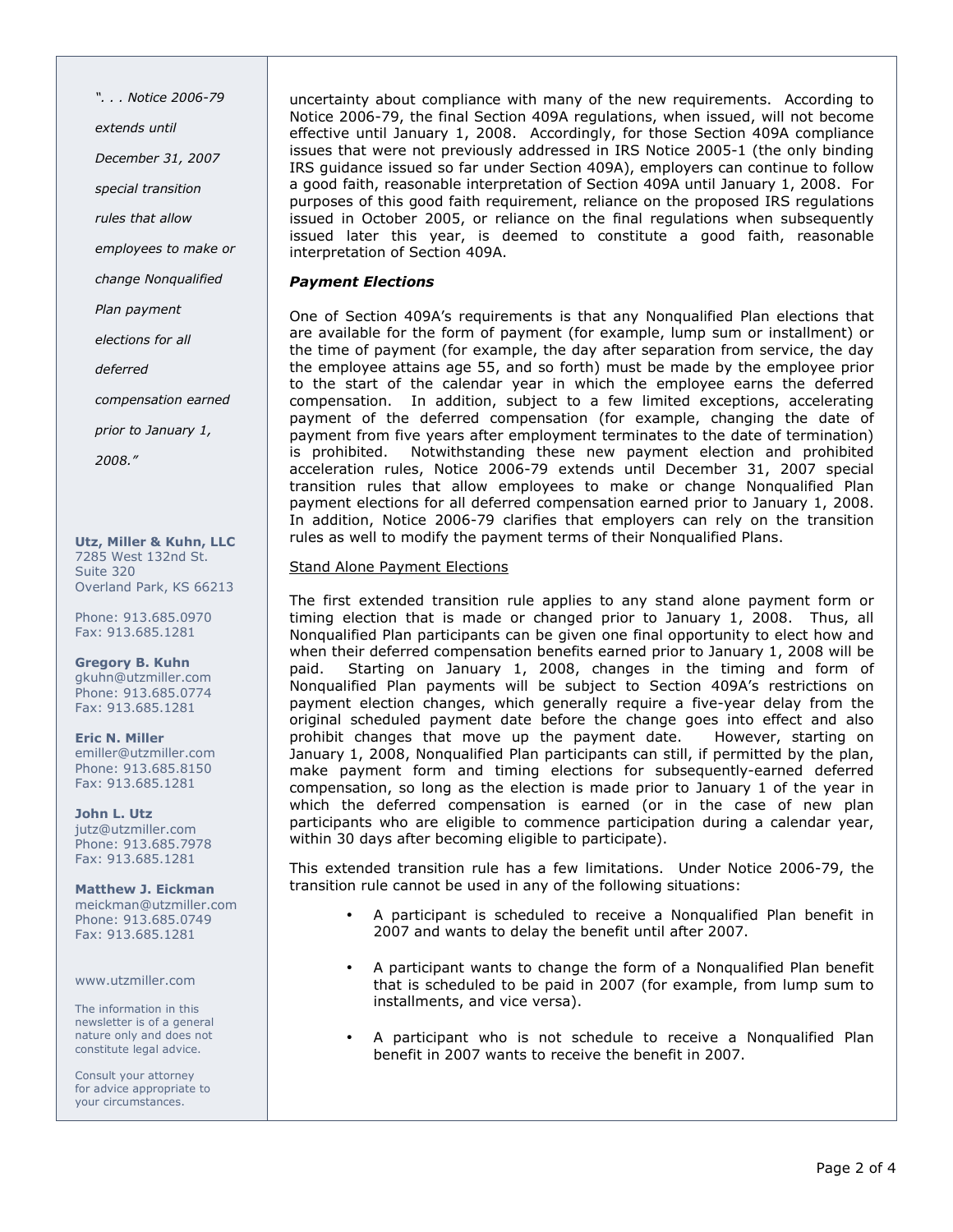"Stock options and

stock appreciation

rights (SARs) that

were not vested as of

December 31, 2004

are now subject to

the new Section 409A

requirements."

Utz, Miller & Kuhn, LLC 7285 West 132nd St. Suite 320 Overland Park, KS 66213

Phone: 913.685.0970 Fax: 913.685.1281

Gregory B. Kuhn gkuhn@utzmiller.com Phone: 913.685.0774 Fax: 913.685.1281

Eric N. Miller emiller@utzmiller.com Phone: 913.685.8150 Fax: 913.685.1281

John L. Utz jutz@utzmiller.com Phone: 913.685.7978 Fax: 913.685.1281

Matthew J. Eickman meickman@utzmiller.com Phone: 913.685.0749 Fax: 913.685.1281

www.utzmiller.com

The information in this newsletter is of a general nature only and does not constitute legal advice.

Consult your attorney for advice appropriate to your circumstances.

These limitations only apply starting on January 1, 2007. As a result, any of the above changes can still be made so long as the change is made no later than December 31, 2006. However, any 2006 election changes remain subject to previous IRS restrictions on 2006 Nonqualified Plan payments. For instance, a participant could not elect to delay a Nonqualified Plan benefit that is scheduled to be paid in 2006 to a later year.

#### Linked Payment Elections

The second extended transition rule applies where the form and timing of Nonqualified Plan payments are linked to a participant's form and timing election under a qualified retirement plan. These linked elections are typically found in supplemental, nonqualified pension plans that enhance a participant's pension benefit under a qualified defined benefit pension plan. Prior to Section 409A, it was common to tie the form and timing of the supplemental pension benefit to the form and timing of the qualified plan benefit as elected by the participant after retirement. Under Section 409A, this linked payment election feature is no longer possible.

Recognizing that the linked payment election feature was a common practice before the enactment of Section 409A and that employers and plan participants need additional time to adjust to the change, Notice 2006-79 permits the continued use of linked payment elections through December 31, 2007. This extended transition relief, however, is only available for Nonqualified Plans that contained a linked payment election feature on October 3, 2004 (which was the date Section 409A was enacted).

#### Stock Options

Stock options and stock appreciation rights (SARs) that were not vested as of December 31, 2004 are now subject to the new Section 409A requirements. However, there is an exception for stock options and SARs that, among other things, are issued with an exercise price that is equal to or greater than the fair market value of the underlying stock at the time the option or SAR is granted. In other words, the option or SAR must not be discounted.

Notice 2006-79 extends two transitional rules for options and SARs that were issued at a discount (that is, the exercise price was less than the underlying stock's fair market value at the time of grant) and were not vested as of December 31, 2004:

#### Modification to Specify Fixed Payment Terms

In order to bring a discounted stock option or SAR into compliance with Section 409A, the option or SAR needs to specify a fixed date when it will be exercised (for example, the first day of the calendar month after the employee vests in the option or SAR). In addition, for certain officers of publicly-traded companies, there must be a six-month waiting period to exercise an option or SAR after terminating employment. Notice 2006-79 extends until December 31, 2007 the deadline for amending discounted stock options and SARs to meet these requirements. Alternatively, the stock option or SAR can be amended to allow the employee to elect a fixed exercise date. However, if such an election is provided, the employee must make the election prior to January 1, 2008.

#### Substitution of Discounted Options

Instead of modifying a discounted stock option or SAR to make it compliant with Section 409A, an employer and an employee may wish to avoid Section 409A altogether by replacing the stock option or SAR with a non-discounted stock